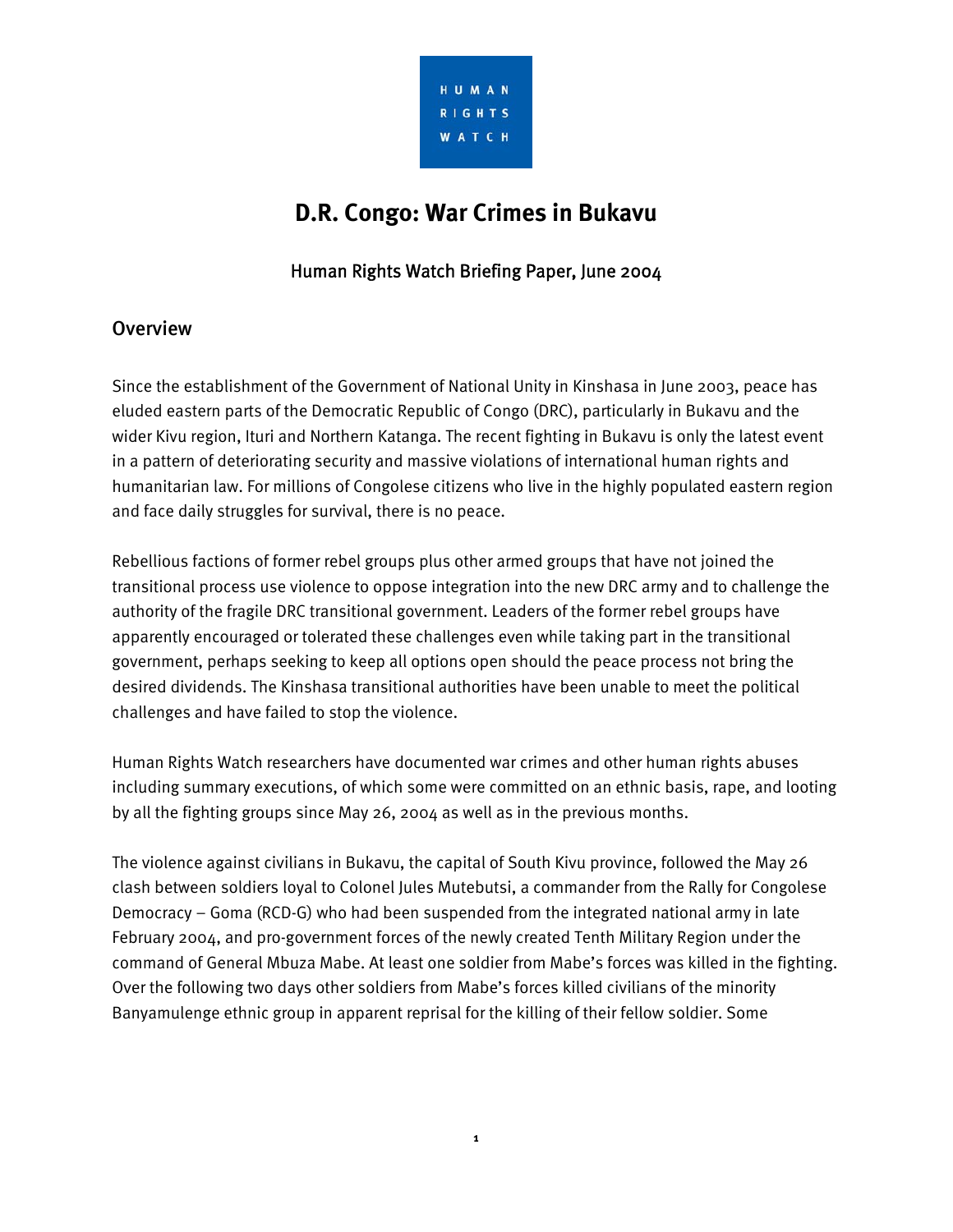Banyamulenge were apparently targeted because they were of the same ethnicity as Mutebutsi.**<sup>1</sup>**

The Banyamulenge are Congolese people whose ancestors migrated from Rwanda and Burundi generations ago to the high plateau area in South Kivu and are often referred to as Congolese Tutsi. Relations between the Banyamulenge and other Congolese groups have been strained and are frequently manipulated by politicians in both Rwanda and the DRC. The past six years of war have contributed to hostility against them as they are increasingly identified as "Rwandan" by other Congolese. Rwanda has often justified its presence in DRC in part as an effort to protect the Banyamulenge people, though this was challenged in 2002 when they attacked the Banyamulenge homelands killing scores of Banyamulenge civilians, shooting some of them from Rwandan helicopters.

Brigadier General Laurent Nkunda, another RCD-G commander based in North Kivu, moved some one thousand of his forces south to support Mutebutsi in taking control of Bukavu on June 2. Nkunda claimed he "wanted to protect his people." There had been some killings of Banyamulenge people, as well as of other civilians, but the claim that the military operation was motivated solely by this concern seems unlikely. In the ongoing struggle for power in eastern DRC, ethnicity frequently serves to cover other motives for action.

Public news reports in Rwanda exaggerated the threat against the Banyamulenge claiming that massacres were taking place and that "genocide" was planned. Some members of the Banyamulenge community may have welcomed action by Nkunda and Mutebutsi, but others denounced the actions of the two renegade commanders, saying in a press statement that they have "no need of these criminals for their defense."**<sup>2</sup>**

### Serious Human Rights Crimes

ֺ

Human Rights Watch researchers have documented continued widespread human rights abuses in significant pockets of eastern DRC, including war crimes carried out by pro-government soldiers under the command of General Mabe and those carried out by forces under General Nkunda and Colonel Mutebutsi in Bukavu over the last two weeks.

*Cases of human rights abuses by soldiers of the Tenth Military Region under the command of General Mbuza Mabe* 

**<sup>1</sup>** Brigadier General Laurent Nkunda is a Congolese Tutsi from North Kivu, one of the group known as Banyarwanda and not from the Banyamulenge group. Colonel Jules Mutebutsi is from the Banyamulenge, a pastoralist group who speak a version of Kinyarwanda. They are a distinct sub-group whose history differs from that of Congolese Tutsi of North Kivu who migrated to Congo in a later period.

**<sup>2</sup>** "RDC Province de Sud Kivu Communiqué Shikama/Banyamulenge", Enock Ruberangabo Sebineza, Member of the National Assembly, E-mail distribution, June 2, 2004.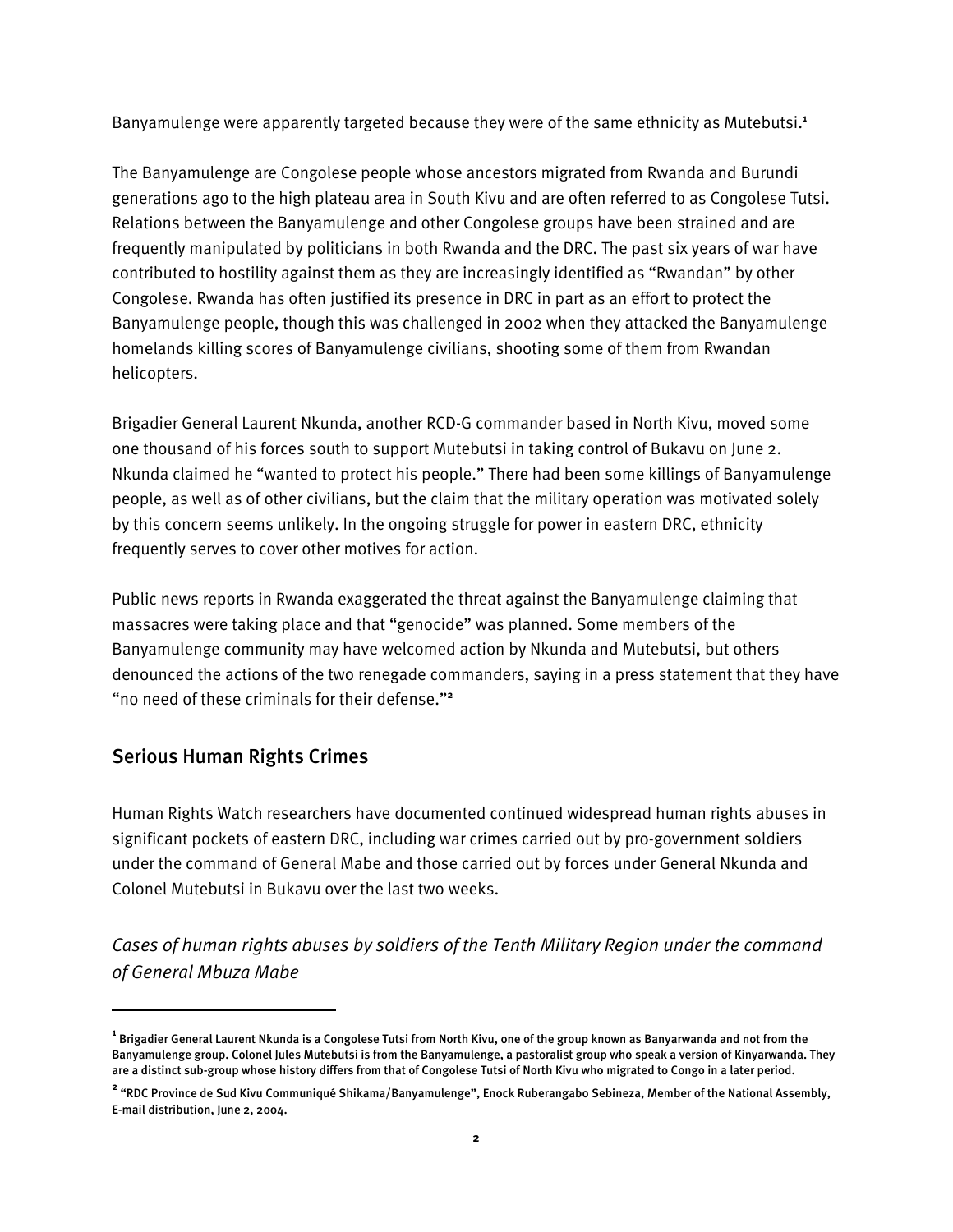Soldiers of the Tenth Military Region killed at least fifteen civilians, most or all of them Banyamulenge, between May 26 and 28 in Bukavu. They were said to have killed some of these civilians during searches for hidden weapons and Banyamulenge soldiers. In several cases they rounded up small groups of young Banyamulenge men and summarily executed them, in at least one case after having first detained them in a container located at Place de l'Independence, more commonly known 'Place du 24' in the center of town. Two witnesses claim General Mabe visited this site of detention on May 27 and 28. MONUC later visited the detention center and closed it down freeing the remaining people still being held.

Soldiers of the Tenth Military Region and some people who were not Banyamulenge suggested that the people killed were armed and preparing to fight on the side of Colonel Mutebutsi. But this was not so in the cases cited below nor in others where victims were women and children.

The following events all happened on May 27:

- At around 10 a.m. soldiers brought four young Banyamulenge university students including two student leaders, from their home to a major intersection in Bukavu. Soon after they brought two younger students, also Banyamulenge. Soldiers undressed them, tied them together, and beat them severely. Soldiers then brought them to a nearby field, apparently to prevent passing UN peacekeepers from seeing what was happening. They beat the students to death and threw the bodies into a shallow grave. The victims included Mahoro Ngoma, Mande Manege and Rushimisha Mahirwe Manege.
- Soldiers paraded two unarmed Banyamulenge boys in civilian clothes near the same major Bukavu junction. Soldiers stripped off the victims' shirts, tied their hands behind their backs and then opened fire on them. An eye witness reported that they sprayed their bodies with bullets and then gave a thumbs-up sign to the local population.
- Early the same day soldiers questioned sixteen crew members of a boat that had arrived in Bukavu from Goma the previous afternoon. According to a witness, they separated crew members of Banyamulenge or Tutsi origin from the rest. They beat them and questioned them, including about weapons. They shot and killed Tony Nsengumuremyi and took four others to the detention area at 'Place du 24'.
- Soldiers searched homes known to belong to Banyamulenge in the Nyawera neighborhood, supposedly looking for weapons, and forced some fifty people to come from their hiding places. About 20 soldiers escorted these Banyamulenge civilians to the centre of town, claiming they were taking them to safety. There soldiers from another groups fired on the civilians killing a three-year-old girl named Ani Murama Nyabeyi, a thirteen-year-old boy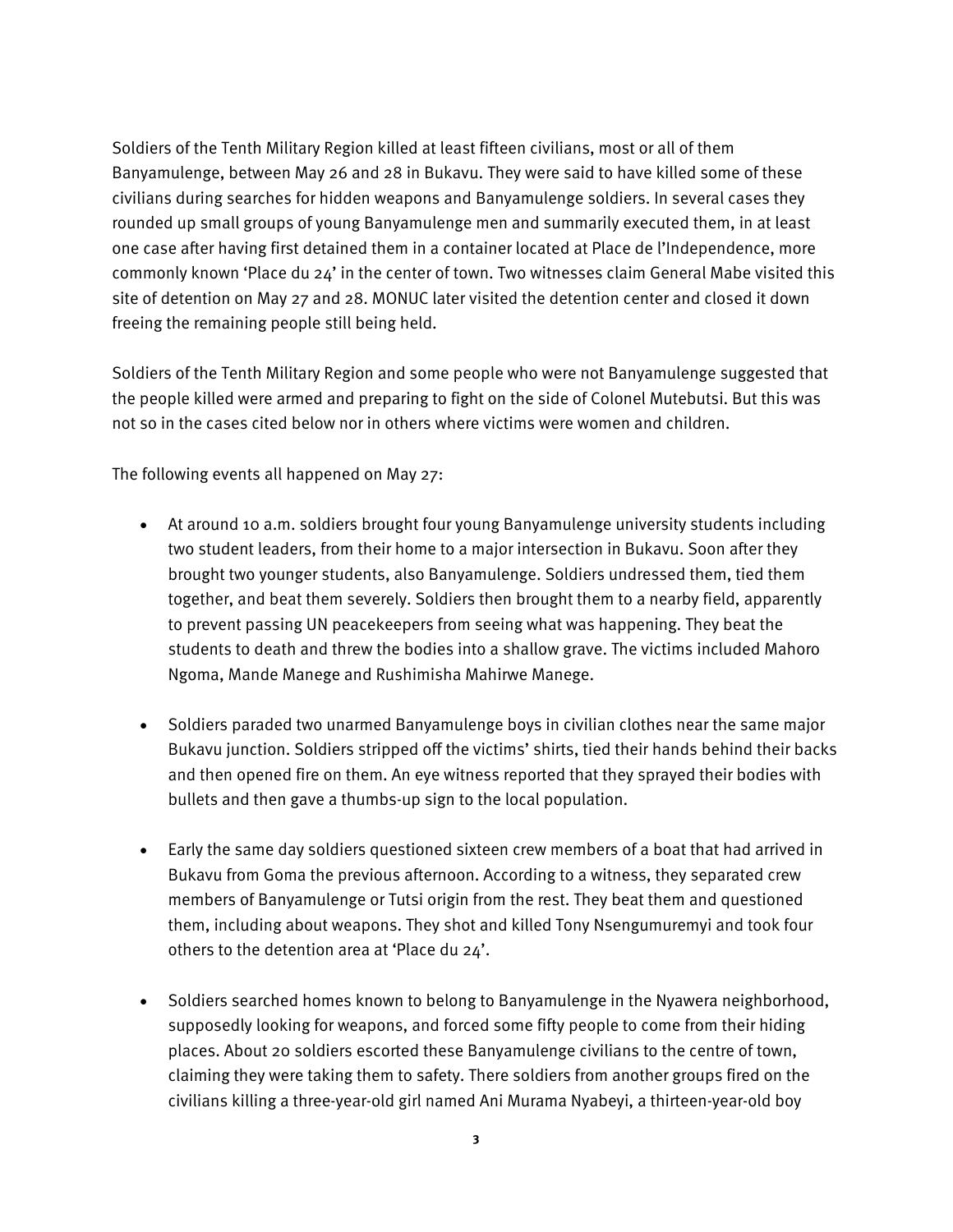named Ngabo Kabatiza, and two adult men. At least five others were seriously injured, including two girls, one woman, and two men. Some fled, but the rest were taken to the empty home of a police officer, himself one of the Banyamulenge. The civilians were initially guarded and prevented from leaving the house but representatives of the group were later brought to General Mabe, who agreed to release them to UN peacekeepers. They were taken to the border and crossed into Rwanda as refuges.

- Assailants searching homes in the Iranbo neighborhood near the Saio Military Camp, a predominately Banyamulenge section of town, shot and killed three Banyamulenge in three separate homes. The dead included an eight-year-old boy, a thirty-four-year-old woman, and a seventeen-year-old boy. In one of the three cases, family members identified the assailants as armed civilians, who were probably using the cover of the military to carry out their own operation as part of the attacks.
- About fifty people took shelter in a church compound on May 26 and were discovered by soldiers on May 28. The soldiers demanded that the Banyamulenge whom they called "Rwandans" pay money for their safety. The group then fled to the home of a local person not of Banyamulenge origin. Soldiers also appeared there and demanded more money, which was given by the owner of the house. MONUC evacuated the group the next day.

Representatives of the UN High Commissioner for Refugees (UNHCR) reported that almost 3,000 civilians, most of them Banyamulenge fled to Rwanda as a result of the violence in Bukavu. UNHCR reported that some of the refugees had suffered gunshot wounds and others had machete or knife wounds. Although not all of those injuries can be attributed to pro-government soldiers, they were most likely responsible for many of these injuries.

In several cases persons who were not themselves Banyamulenge intervened to save those targeted by soldiers. These cases included the one mentioned above and that of a soldier who protected Banyamulenge against his fellow soldiers.

International humanitarian agencies were also attacked by soldiers. On May 27, 2004 soldiers entered the compound of one international organization based in Bukavu. One soldier raped a female aid worker and shot another, before fleeing with money and phones.

Local sources report General Mabe may have tried to stop the killings of Banyamulenge after May 28 and to have arrested some of those responsible. Human Rights Watch has no confirmation of this information. General Mabe was in the area when the killings and rape took place and was in a position to know about such acts, prevent and punish them.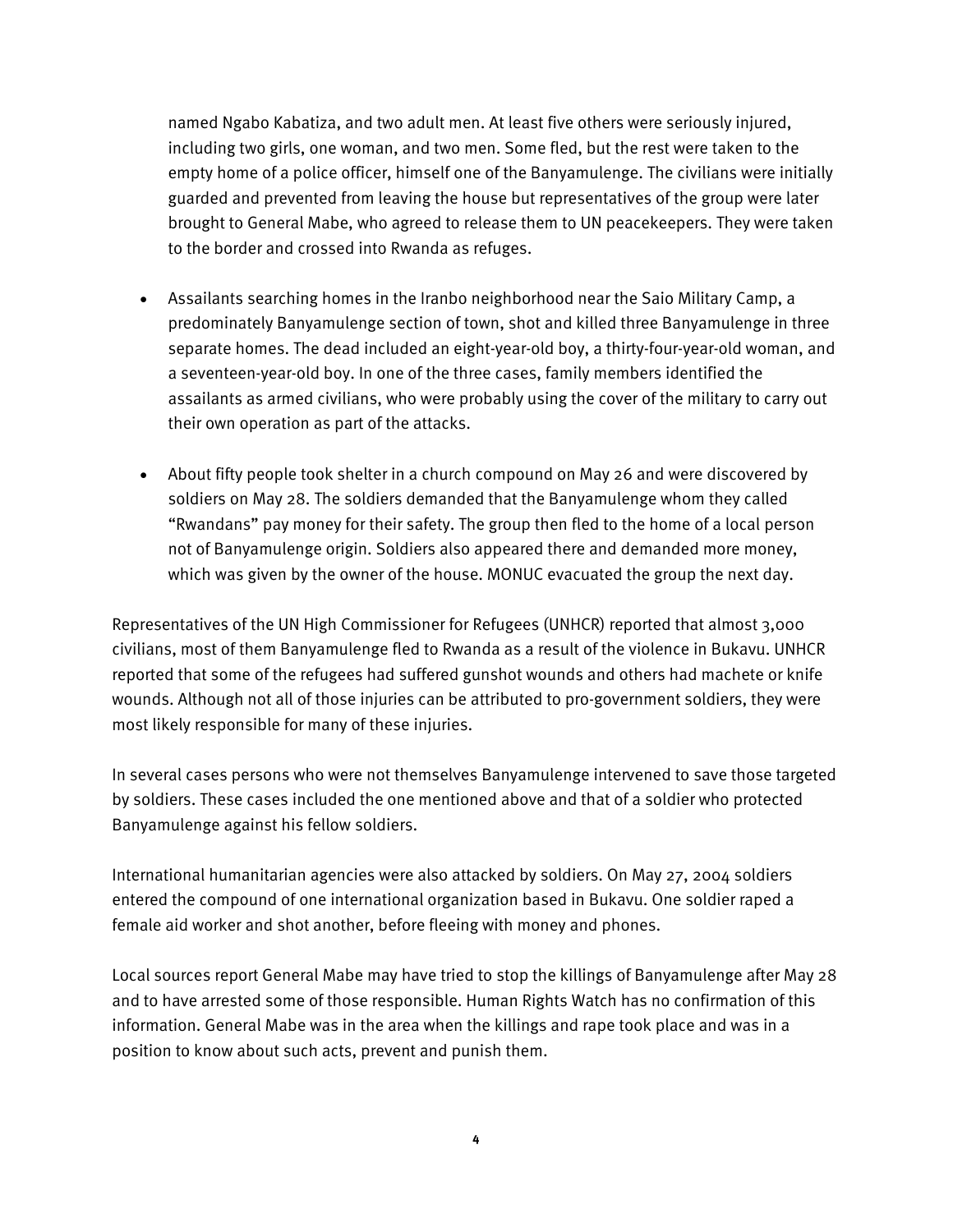# *Cases of human rights abuses committed by forces loyal to Brigadier General Laurent Nkunda and Colonel Jules Mutebutsi*

The two renegade commanders claimed they took control of Bukavu to stop the killings of Banyamulenge people but their own forces also killed civilians and carried out widespread sexual violence and looting. As Nkunda's soldiers marched from Goma to Bukavu they attacked numerous villages along the way. In the town of Minova local sources alleged that killed two women and one young girl while in Babamba they killed a further three people. In Bukavu, rebel soldiers shot a fiftyfive year old man in his home while looting it; the man reportedly died later in the hospital. Several other killings of civilians were reported during the period when these commanders had control of the town.

International and local sources reported dissident forces going from house-to-house raping and looting. Many women and girls were so fearful of being raped they went into hiding. In the neighborhood of Kadutu, some one hundred women and girls took refuge in a local church, adding on additional layers of clothing as a disincentive to potential rapists.

- In Bukavu, soldiers raped a mother and her three-year-old daughter on June 3 in the center of town. The mother was gang raped by six soldiers in front of her husband and other children, while her young daughter was raped by another soldier. After the rape, the soldiers looted the house taking most of the family's possessions.
- One local organization documented twelve cases of rape committed between June 2 and 4, including three girls of three-years-old and five girls in their teens. In one case, on June 3 soldiers entered a home where four teen-aged girls were hiding. The soldiers demanded money, asked their ethnicity, and questioned them on the whereabouts of pro-government soldiers. Each of the girls was then raped more than once.
- In another case, twelve women and girls had taken refuge together in the same home for safety. On the evening of June 4, six soldiers entered the house. They said to the women: "we're going to show you that these girls are women like you." They then raped two threeyear-old girls and did not rape the others.

One witness reported what was a typical case of looting committed by dissident troops.

"On Thursday June 3 two Banyamulenge soldiers came to my house. They pointed their gun at my head and asked for money. We were five men in the house, and my little sisters were in the back room. They asked for phones, and demanded \$100 from each of the men. So I gave them \$75 and a telephone, because we had heard there had been other killings…. Then they locked the men in a room and went to the girls' room. They attacked my seventeen-year-old sister. I heard her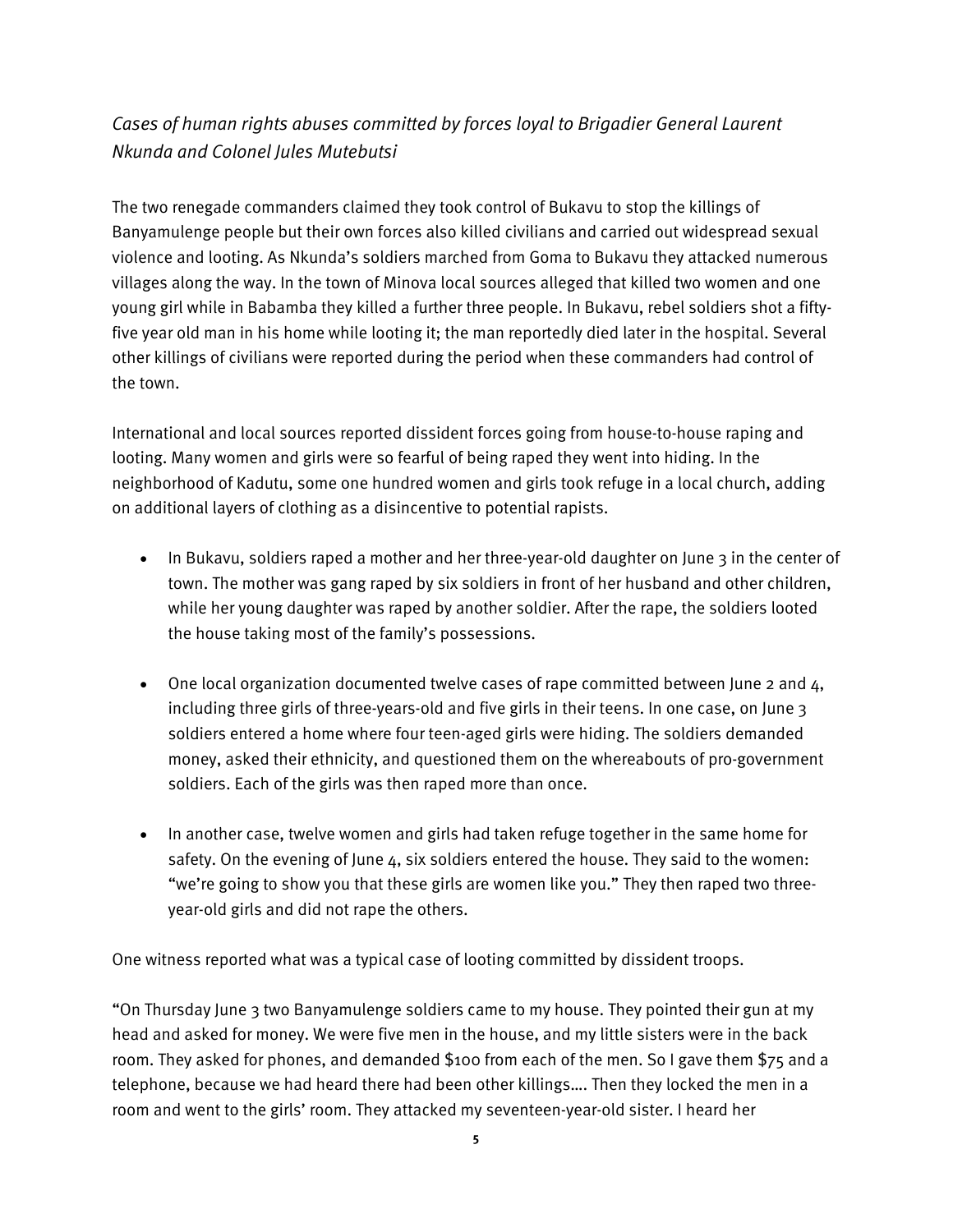screaming…. One soldier came back into the room and said: "until you accept the Banyamulenge as Congolese, there will be no calm in Bukavu. Mbuza Mabe killed our mothers, sister and uncles. We leave you with that message…"

Human Rights Watch has previously documented in detail how brutality against civilians, and specifically sexual violence, is an integral part of the war in eastern DRC.**<sup>3</sup>** Soldiers responsible for acts of sexual violence have committed war crimes. Yet soldiers involved in such actions are rarely held accountable for their actions. As long as the climate of impunity persists in eastern DRC, women and girls will continue to be targeted as the events in Bukavu illustrate.

General Laurent Nkunda and Colonel Mutebutsi as commanders of these dissident forces have the responsibility to prevent, investigate and punish such abuses committed by their troops and bear responsibility for the war crimes committed.

### Rwanda's Involvement

Rwanda has been the chief supporter of the RCD-Goma since this movement began its rebellion against the Congolese government in 1998. General Nkunda was trained in Rwanda and had close ties with the Rwandans while serving with the RCD-Goma. In October 2002 Rwanda withdrew its troops from DRC, but reports persist about the continued involvement of Rwandan forces in eastern DRC. On April 21, 2004, a MONUC patrol in North Kivu was stopped by 400 Rwandan soldiers and asked to withdraw to its base.<sup>4</sup> Rwanda has denied the presence of its troops in eastern DRC.

The dissident activity of elements of RCD-Goma has raised the question once again of the extent of Rwandan political and military support for groups in eastern DRC. In Bukavu local sources alleged that elements of the Rwandan military were present during recent events. They claimed to have identified commanders they knew from the previous Rwandan occupation and also claimed to have been able to distinguish vehicles, weapons and uniforms as those of the Rwandan army. Following these reports, President Kabila accused Rwanda of colluding with the rebels in their efforts to take Bukavu. The Rwandan government has angrily denied the accusations and closed its border with the DRC on June 6.

### Justice and Accountability for Past Crimes

ֺ

Widespread abuses of human rights will not stop as long as those who commit them are not held responsible for their acts. A recent report from the UN Secretary General on the protection of

**<sup>3</sup>** See Human Rights Watch, "The War Within The War: Sexual Violence Against Women and Girls in Eastern Congo", June 2002.

**<sup>4</sup>** "UN mission says Rwandan troops 'illegally' entered DR Congo", Agence France Presse, April 24, 2004.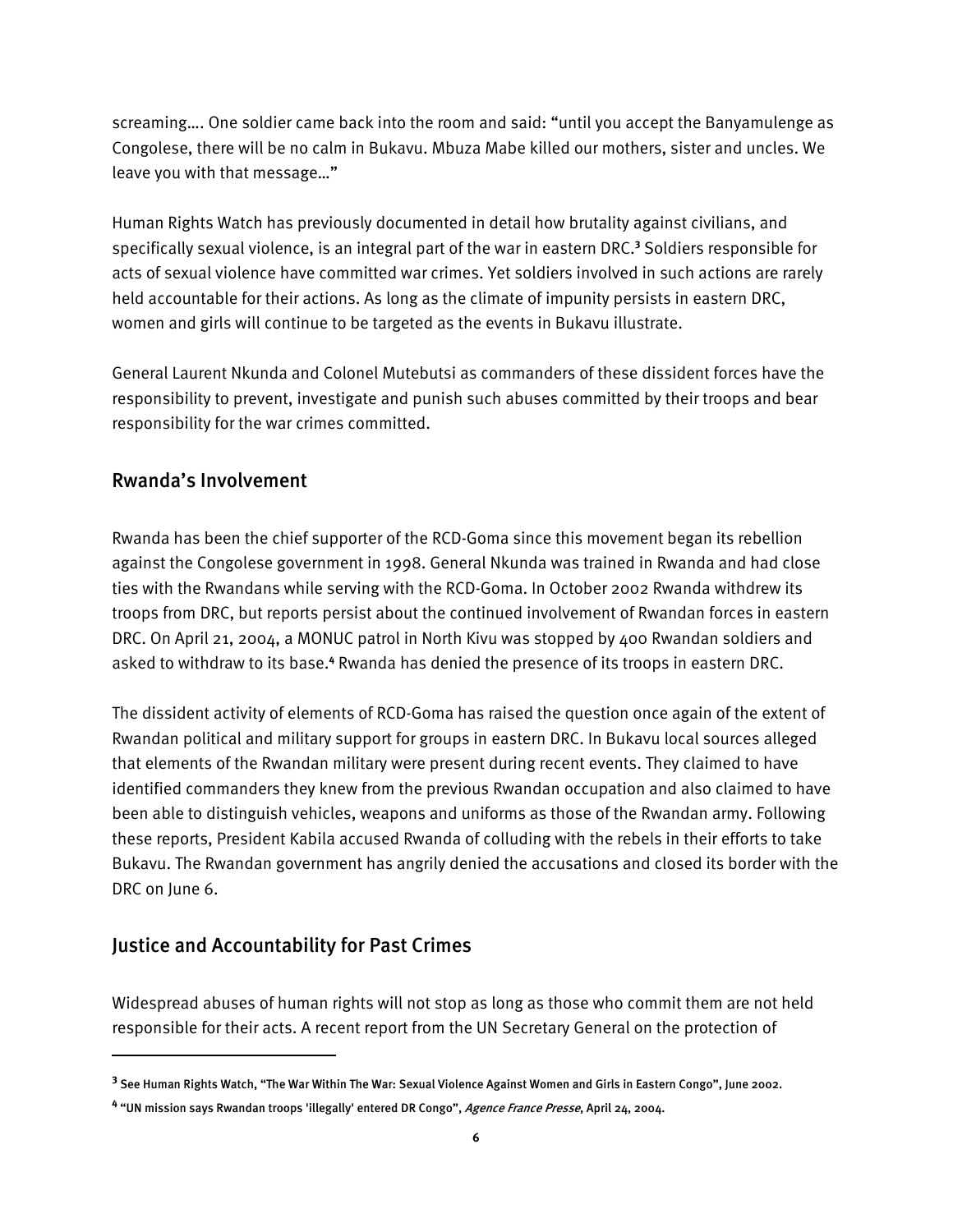civilians in armed conflict stated that societies in conflict expect and deserve the fruits of peace, not merely an end to fighting. It went on to argue that justice is critical to that peace; impunity can be a dangerous recipe for sliding back into conflict.**<sup>5</sup>** The DRC transitional government has referred the serious human rights crimes in DRC to the office of the prosecutor of the International Criminal Court.

The abuses committed in Bukavu demonstrate what can happen when past crimes go unpunished. As an August 2002 Human Rights Watch report documented General Nkunda was a commanding officer over RCD-Goma soldiers who indiscriminately killed civilians, committed numerous rapes and carried out widespread looting in Kisangani.**<sup>6</sup>** Despite condemnation of these crimes by then U.N. High Commissioner for Human Rights Mary Robinson, neither General Nkunda nor other officers were investigated or charged. To the contrary, Nkunda was proposed by the RCD-Goma to help lead the unified army, as were a number of officers from other former rebel groups who were implicated in war crimes and crimes against humanity over the past years. The national military leadership accepted the nomination of Nkunda, although Nkunda himself refused to report to Kinshasa. Although he did not take up the post, the message had been sent that authors of such crimes would be rewarded with government positions and not be punished.

### MONUC's Reaction to Events

UN peacekeeping troops require increased capacity to effectively deal with the escalating violence. In Bukavu, UN forces rescued hundreds of individuals who were under threat of violence by relocating them, but failed to take further action under their Chapter VII mandate. The UN Security Council mandated MONUC to, among others, "protect civilians and humanitarian workers under imminent threat of physical violence and "use all necessary means to fulfill its mandate."**<sup>7</sup>** MONUC forces carried out limited patrols in Bukavu but took no military action to stop the renegade commanders from taking control of the city from pro-government forces. With only some 700 troops present in Bukavu MONUC officers appear to have given a narrow reading to the Chapter VII mandate.

The UN Secretary General and his Special Representative in the Congo, Ambassador William Swing highlighted the shortcomings of the Congolese peace process and their concerns for the future in recent months. In March 2004 they indicated that progress toward peace in DRC was not yet irreversible and that the increasing factionalism amongst members of the transitional government was disquieting. They pressed the international community, donors and the U.N. to do more. The

ֺ

**<sup>5</sup>** Report of the Secretary-General to the Security council on the protection of civilians in armed conflict, S/2004/431, May 28, 2004.

**<sup>6</sup>** See Human Rights Watch short report on DRC, "War Crimes in Kisangani: The Response of Rwandan-backed Rebels to the May 2002 Mutiny", vol. 14, No. 6, August 2002.

**<sup>7</sup>** UN Security Council Resolution 1493, July 28, 2003.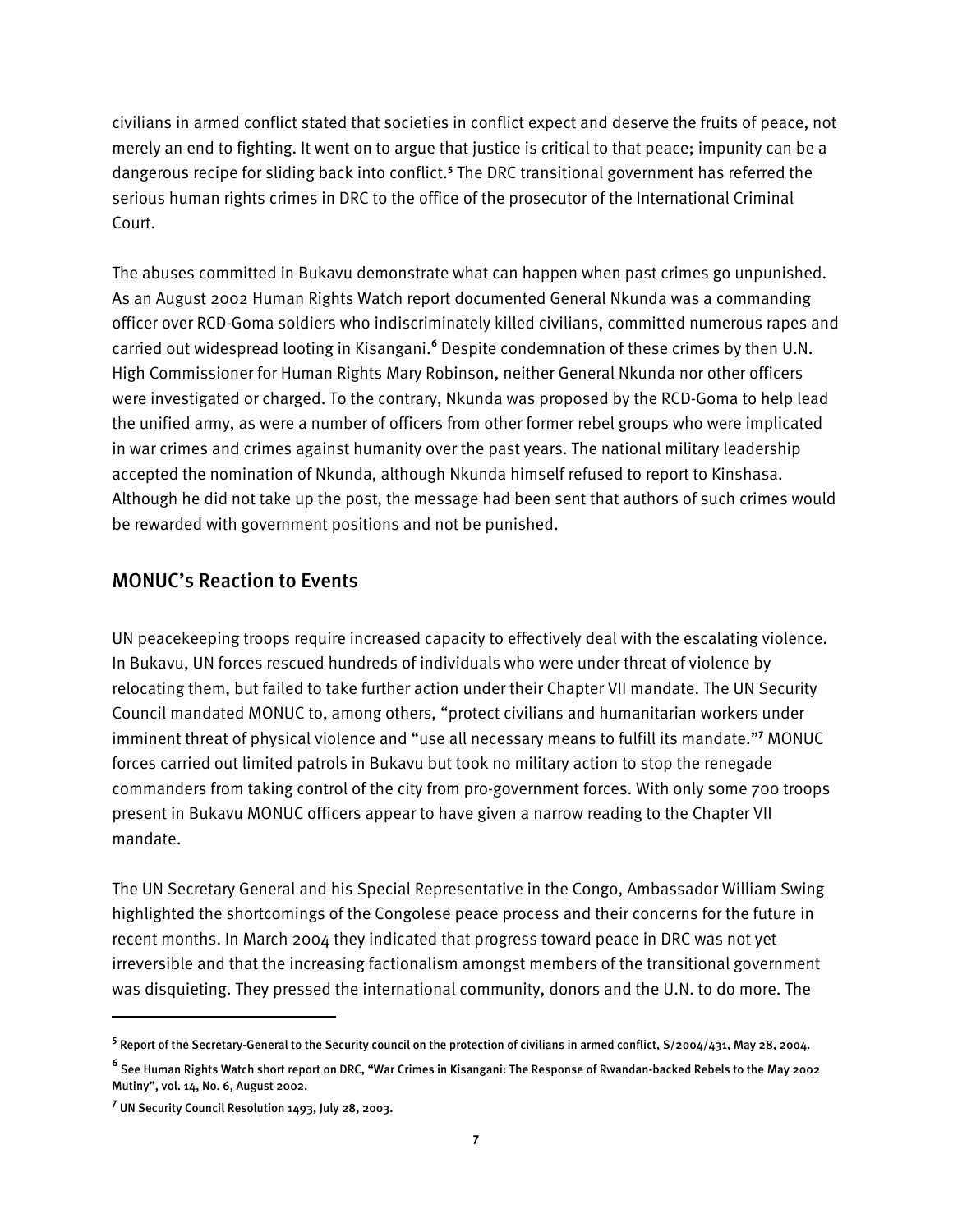response to their concerns has been muted as the focus of the international community moves elsewhere, to Iraq and Darfur. Most governments continue to be pleased that there is 'peace in Congo' and ignore the obstacles that remain. The cumbersome power sharing agreement and distrust among the groups taking part in the transition - as well as those who are outside it - are likely to result in further violence and human rights abuses in the future.

### Recommendations:

- To the DRC transitional government: Investigate immediately war crimes and other violations of international human rights and humanitarian law committed in eastern DRC - some of which have been documented in this briefing note - and bring to account, in accordance with international standards of justice, those found to be responsible. Seek international assistance and expertise for this effort, including possibly from the International Criminal Court, if required.
- To MONUC: Complete as rapidly as possible the MONUC human rights investigation of these incidents and publish the results. Urgently review MONUC's rules of engagement in DRC to ensure a broad interpretation of its Chapter VII mandate to protect civilians and contribute to the improvement of security conditions.
- To members of the UN Security Council: Increase the number of MONUC troops in DRC when the MONUC mandate is reviewed in July 2004. Urge all States, in particular those in the region, to refrain from supporting armed groups in eastern DRC as required by UN Security Council Resolution 1493 which states that no assistance, advice, training or arms should be given to any armed groups operating in North or South Kivu and Ituri.
- To the UN members states, Department of Peacekeeping Operations (DPKO), and *international donors:* Provide more ground troops to MONUC rather than just officers in select positions and increase logistical support to MONUC including air surveillance capabilities. Provide technical and financial support for the transitional government to carry out investigations into war crimes committed in Bukavu including support for a mobile investigative team if appropriate to bring to justice those responsible and break the culture of impunity. Increase technical support and financing to MONUC for its information gathering and analysis operations.
- To the unified national army, RCD-Goma and all other former rebel groups: Exercise greater control and discipline over armed elements and demonstrate full commitment to the transitional process agreed at the Inter-Congolese Dialogue in December 2002 and fully respect international humanitarian law. Screen soldiers set to join the newly integrated army